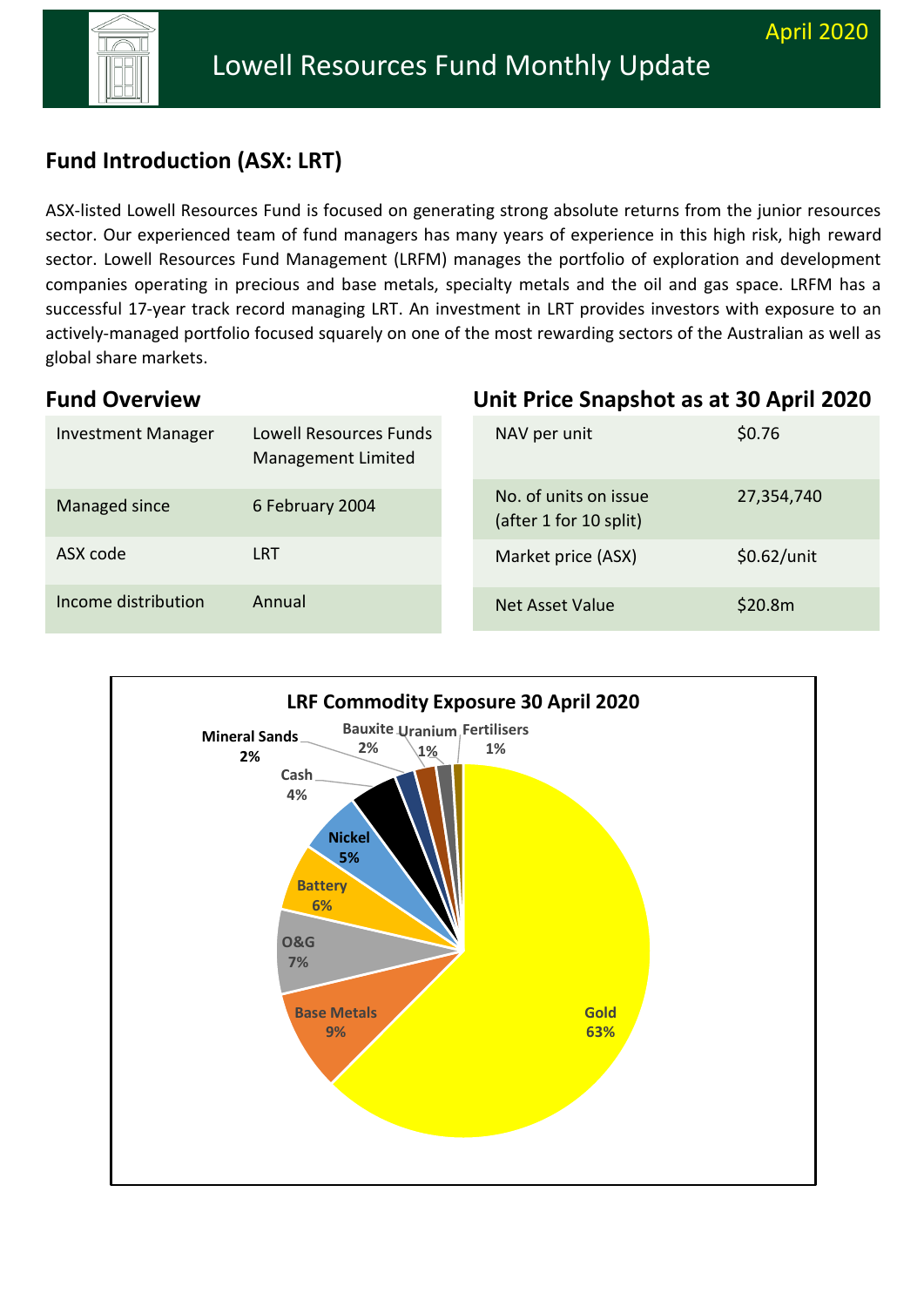

#### **Fund Performance Summary**

- The LRT continued to strongly outperform the small resources index (XSRD) with a net 46% out performance over the last 12 months. The Fund's NAV per unit was \$0.76 at 30 April 2020 vs \$0.51 as at 31 March 2020, representing a 50% increase in NAV in a single month.
	- Unit price of the ASX listed LRT units at month end was \$0.62/unit, representing a 19.3% discount to underlying NAV.
	- The Fund's NAV at the end of the month was approximately \$20.8 million.

## **Fund Top Holdings**

During April, as a result of relative strength in gold prices and associated gold equities, the Fund's weighting to gold continued to increase, up to 63%. The Fund's largest holding De Grey Mining added a third new zone to its Hemi gold discovery in the Pilbara, and increased its resource base outside of Hemi to 2.2 Moz.

West African focused gold explorer Predictive Discovery has been a long-term conviction investment of the Fund. In April, after a small placement which the Fund supported, PDI announced a tremendous grass-roots gold discovery in Guinea at the NE Bankan prospect. This discovery validated PDI's exploration skill and commitment. The PDI share price responded by increasing 14-fold during the month.

Musgrave Minerals continued its drilling program at the Cue gold project in WA, with further thick high-grade drill-intersections in the Twilight-Link Lode structure.

Liontown Resources announced exploration for nickel-copper-PGM's in the same Norcia belt as the Julimar discovery by LTR's sister company Chalice Mining.

Cardinal Resources engaged with Nordgold regarding Nordgold's non-binding takeover proposal at A\$0.45775/sh, while continuing to work towards project financing of CDV's 5.1Moz reserve at Namdini in Ghana.

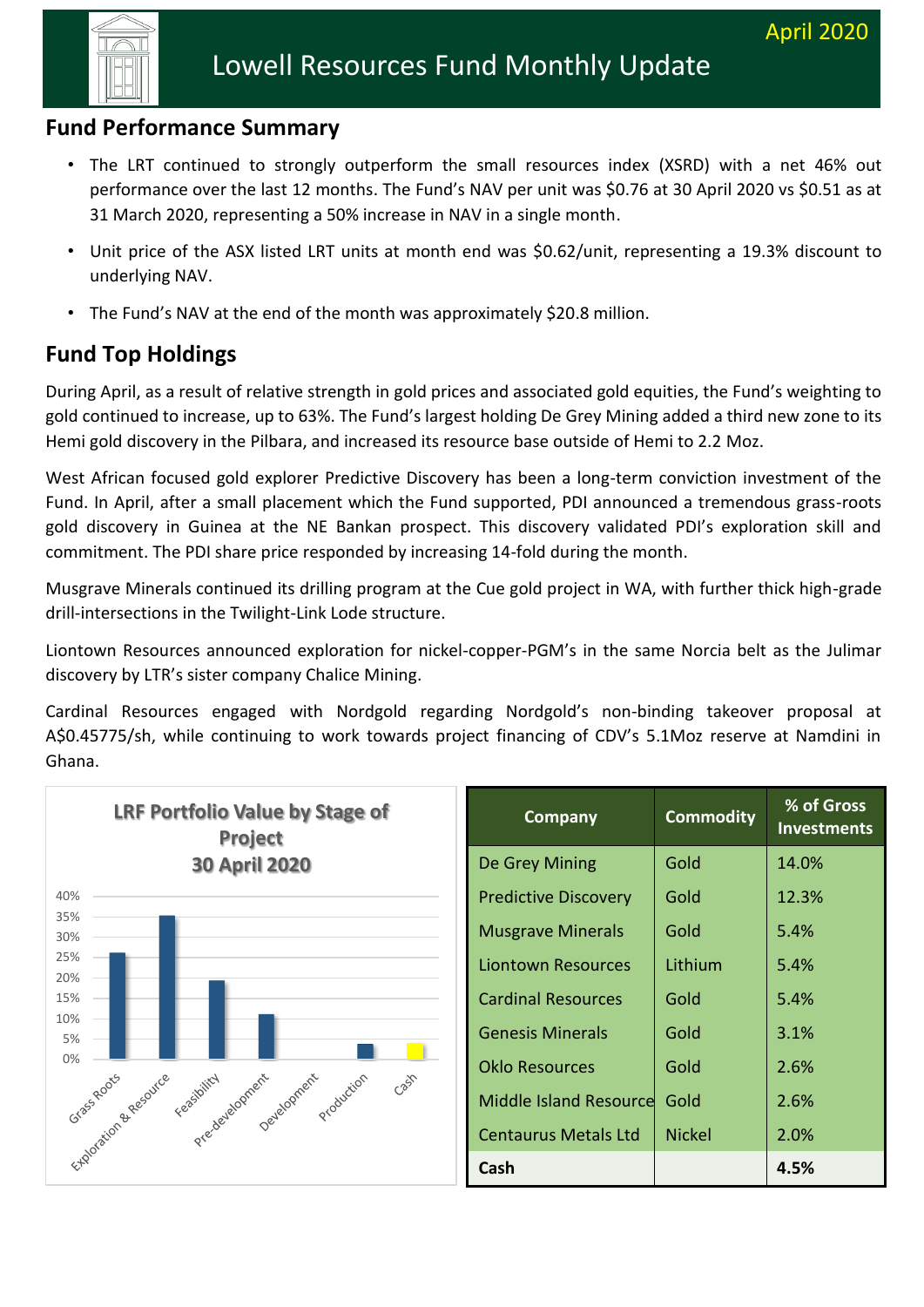

# **Fund introduction (ASX: LRT) April 2020 Portfolio Changes**

During April, with the large increase in value in PDI and participation in PDI's April placement, the Fund took advantage of strength in other holdings to rebalance its exposure to West African gold exploration. It also reduced its exposure to Adriatic Metals, which has been a stellar performer for the Fund but which is now moving to focus more on feasibility stage work.

The Fund added to its position in advanced WA gold explorer Apollo Consolidated, and participated in a placement for Mark Creasy-backed WA nickel explorer Galileo Mining, which is active in the Fraser Range.

## **Comparison Performance**

The Fund's NAV rebounded strongly from the March impact of the global Corona-virus on equity markets, with the NAV of the Fund up by a substantial 51% over the month. In the 12 months to 30<sup>th</sup> April 2020, the Lowell Resources Fund significantly outperformed the benchmark by a net 47%. The S&P/ASX Small Resources Index return of -10.9% (i.e. negative) compared to a +36% 12-month change in underlying net asset value per unit (after fees and expenses) for the Fund.

| 12 Month<br><b>Performance</b> | LRT 12-month Change<br>in NAV per unit | S&P/ASX<br>(XSRD.ASX) | <b>Small</b> | <b>Resources</b> | Index |
|--------------------------------|----------------------------------------|-----------------------|--------------|------------------|-------|
| 30 Apr 2019 to<br>30 Apr 2020  | +36%                                   | $-10.9%$              |              |                  |       |

During the month the Responsible Entity completed a 10 for 1 split of the Fund's units. The ASX trade unit price of LRT at the end of the month was \$0.62/unit, compared to \$0.452/unit equivalent at the end of March.

## **Characteristics of the Fund**

Number of investments: 58

Average Market Capitalisation of Investee companies: AUD\$45 million

Weighted Average Market Capitalisation of Investee companies in portfolio: AUD\$100 million

| Nature of fund      | Long only, absolute return fund                                                     |
|---------------------|-------------------------------------------------------------------------------------|
| Investee companies  | Junior resource companies, including gold, base and specialty metals,<br>and energy |
| Investment type     | Focus on global listed and unlisted resource equities                               |
| Distribution policy | 100% of taxable profits distributed annually                                        |